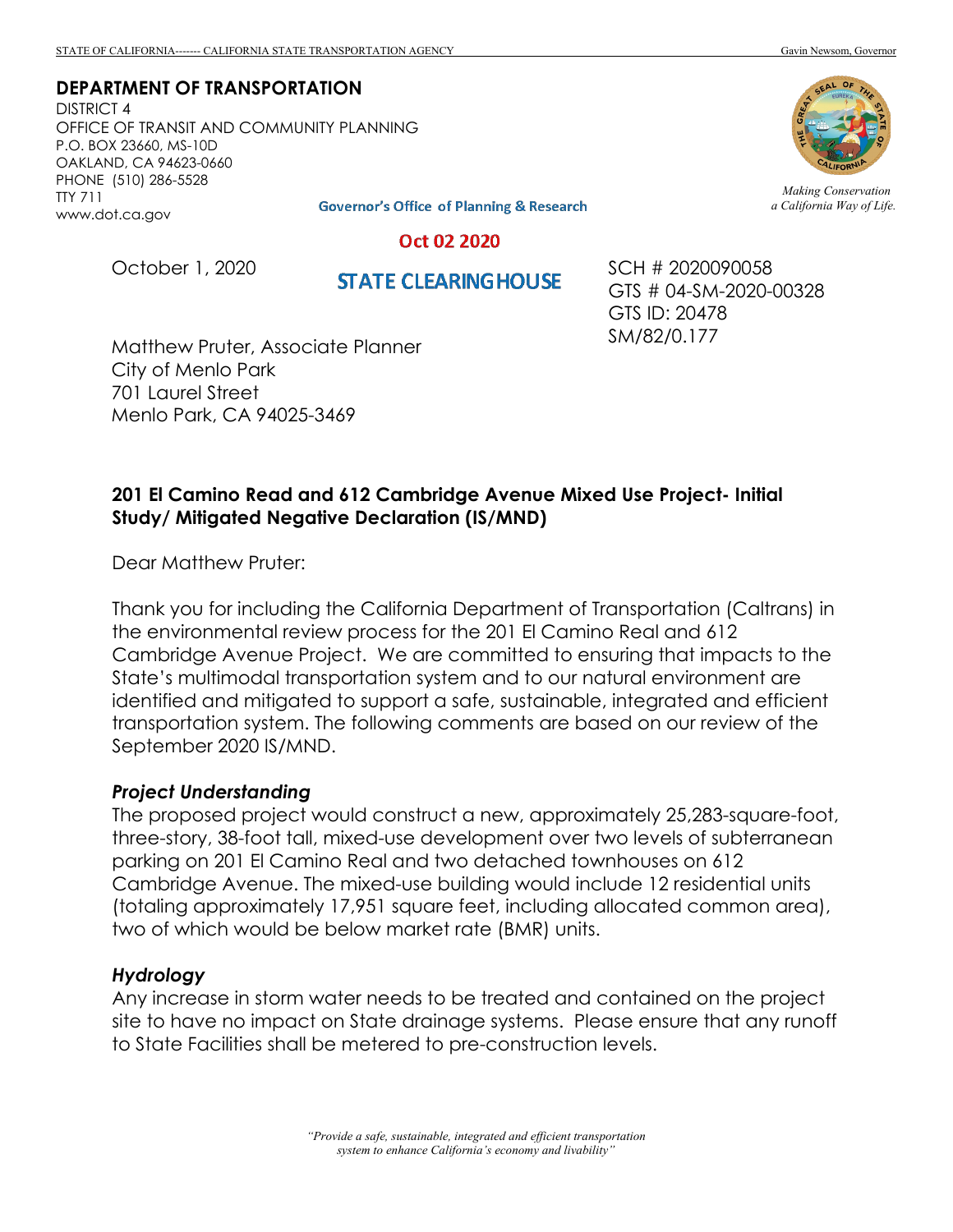Matthew Pruter, Associate Planner October 1, 2020 Page 2

## *Transportation Demand Management*

Caltrans commends the Lead Agency in developing the Transportation Demand Management (TDM) Plan to reduce project-generated VMT, therefore working towards meeting the State's goal of a 15-percent reduction. Using a combination of strategies appropriate to the project and the site can reduce VMT, along with related impacts on the environment and State facilities. The proposed measures identified in the TDM plan should be documented with annual monitoring reports to demonstrate effectiveness. If the project does not achieve the VMT reduction goals, the reports should also include next steps to take in order to achieve those targets.

Please reach out to Caltrans if the Lead Agency would like further information about TDM measures and a toolbox for implementing these measures in land use projects. Additionally, Federal Highway Administration's Integrating Demand Management into the Transportation Planning Process: A Desk Reference (Chapter 8). The reference is available online at:

[http://www.ops.fhwa.dot.gov/publications/fhwahop12035/fhwahop12035.pdf.](http://www.ops.fhwa.dot.gov/publications/fhwahop12035/fhwahop12035.pdf)

## *Permits*

Please be advised that any permanent work or temporary traffic control that encroaches onto the ROW requires a Caltrans-issued encroachment permit. If any Caltrans facilities are impacted by the project, those facilities must meet American Disabilities Act (ADA) Standards after project completion. As part of the encroachment permit submittal process, you may be asked by the Office of Encroachment Permits to submit a completed encroachment permit application package, digital set of plans clearly delineating the State ROW, digital copy of signed, dated and stamped (include stamp expiration date) traffic control plans, this comment letter, your response to the comment letter, and where applicable, the following items: new or amended Maintenance Agreement (MA), approved Design Standard Decision Document (DSDD), approved encroachment exception request, and/or airspace lease agreement. Your application package may be emailed to **D4Permits@dot.ca.gov.**